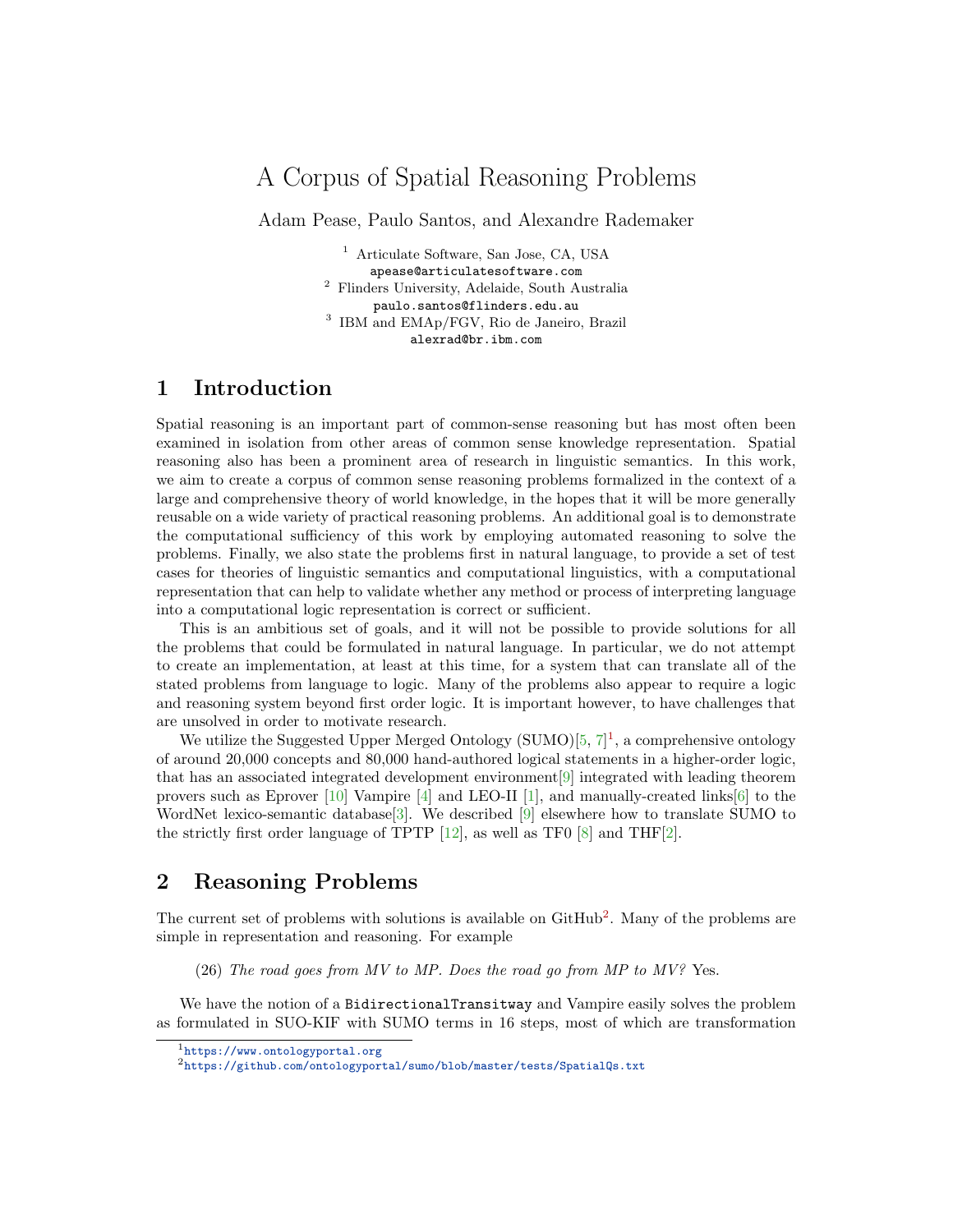of the required axioms into conjunctive normal form. But an NLP system must interpret that 'go' means the road traverses a path, rather than moves, which in this case we have done by manually creating the SUMO-based formalization.

(4) John is carrying a vase. There is a flower in the vase. Is John carrying a flower? Yes

Problem 4 is solved in 26 steps and using four axioms from SUMO and the problem statement. In each case, we have common formalized terms to reuse from SUMO. This ensures that each problem has a degree of compatible and comparable semantics to anchor the semantics of terms. In some problems, the primary challenge is linguistic, as in

(37) The painting went from the first to the second floor. Did the painting move? Most likely.

where once it is decided that the painting actually moved as opposed to spanning two floors on an atrium wall, for example, the problem is easily formalized and solved in 15 steps by Vampire.

In other problems such as (28) below, although the statements can easily be formulated in SUO-KIF/SUMO (following the question, below), the challenge is performing higher-order reasoning with modals or temporal qualification of situations, using SUMO's holdsDuring construct. One can also reasonably have different pragmatic interpretations of the text depending upon whether one captures an implied legal prohibition (that one holdsObligation as a lawabiding driver not to use the road), or a practical one (maybe there's an actual gap in the bridge being fixed), and for what vehicles (they're tearing up the pavement but a motorcycle or bicycle could still get by if ridden by a permitted member of the road crew). That is an additional interesting area of study.

(28) From Monday to Friday the Bay Bridge will be unusable from Yerba Buena Island to Oakland. Will you be able to use the road to go from Yerba Buena to Oakland between Monday and Friday? No.

```
(=>
```

```
(holdsDuring ?TIME
  (attribute ?T TransitwayClosed))
(exists (?P)
  (holdsObligation ?P
    (holdsDuring ?TIME
      (not
        (exists (?TP)
          (and
            (instance ?TP Translocation)
            (located ?TP ?T)))))))
```
We hope that the range of different challenges for NLP, representation and reasoning, within a common ontology and tool set helps to unify and motivate some separate threads of research. For instance, the formalization of such spatial problems could aid the evidence analysis in digital forensics, and the combination of spatial reasoning capabilities could take Visual Question Answering Challenges from the current simple pattern recognition in images to the actual interpretation of scenes and the actions and actors depicted in them. Additional contributed problems (and solutions) are welcome. We expect that it should be possible to add some of these problems to the yearly CASC [\[11\]](#page-2-11) competition as well.

We thank Dr. Annie Zaenen for contributing a number of the problems in the corpus.